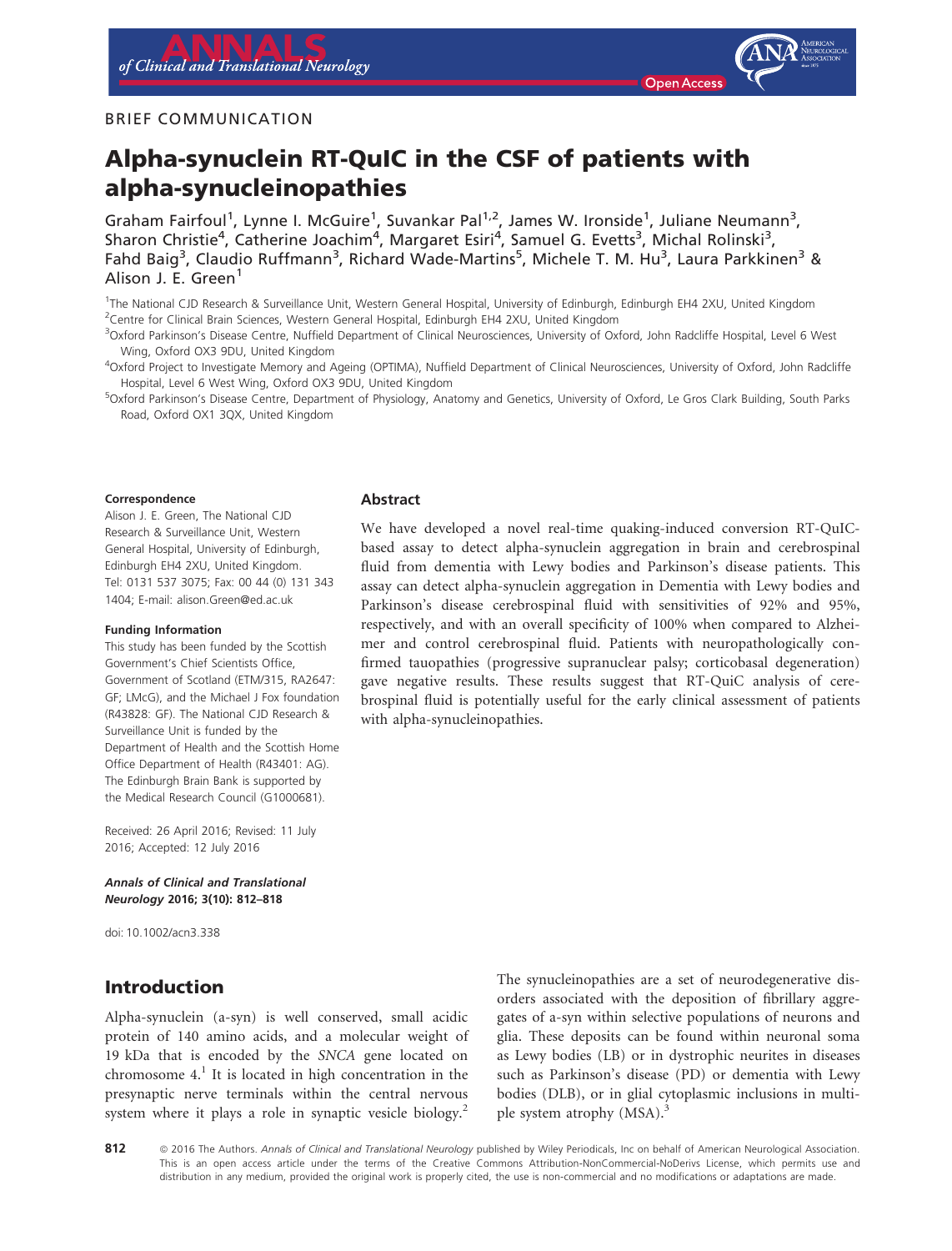The presence of a-syn has been detected in biological fluids such as cerebrospinal fluid  $(CSF)^4$  and serum.<sup>5</sup> The measurement of a-syn concentrations in CSF by ELISAs has been proposed as a biomarker for a-syn-related disorders. However, despite many studies showing a reduction in CSF a-syn levels in PD and in  $DLB$ ,  $4,6$  overall results are not consistent.<sup>7</sup> Even in those studies where a reduction in CSF a-syn has been demonstrated, the differences are small<sup>8</sup> and there is considerable overlap within patient groups and between patient and control groups. In addition the standardization of CSF a-syn measurement between laboratories has proven difficult.<sup>9</sup>

The aggregation properties of a-syn have recently been compared to prion protein, the aggregation of which causes transmissible spongiform encephalopathies (TSEs).10 Indeed, there is much discussion in current literature as to whether the alpha-synucleinopathies are actually prion-like diseases.<sup>11</sup> A recently described technique called real-time quaking-induced conversion (RT-QuIC), which exploits the ability of prion protein to induce self-aggregation, has been used to develop a diagnostic CSF test for sporadic Creutzfeldt–Jakob disease ( $sCJD$ ), the most common human form of TSE.<sup>12</sup> Using our expertize in  $RT\text{-}QuIC,^{12}$  we have developed and tested a similar assay for the detection of a-syn in CSF.

### Materials and Methods

### Real-time quaking induced aggregation for alpha-synuclein

The RT-QuiC reaction buffer (RB) was composed of 100 mmol/L phosphate buffer (pH 8.2), 10  $\mu$ mol/L thioflavin T (ThT), and 0.1 mg/mL human recombinant full-length (1–140 aa) alpha-synuclein (Stratech, Cambridge, UK). Each well of a black 96-well plate with a clear bottom (Nalgene Nunc International, Fisher Scientific Ltd, Loughborough, UK) contained 98  $\mu$ L, 90  $\mu$ L, or 85  $\mu$ L RB (depending on volume of seed added) and  $37 \pm 3$  mg of 0.5 mm zirconium/silica beads (Thistle Scientific Ltd, Glasgow, UK). Reactions were seeded with 2  $\mu$ L of working strength brain homogenate, 5  $\mu$ L, 10  $\mu$ L or 15  $\mu$ L, of undiluted CSF to a final reaction volume of 100  $\mu$ L. The plates were sealed with a plate sealer film (Fisher Scientific Ltd) and incubated in a BMG OPTIMA FluoSTAR plate reader at 30°C for 120 h with intermittent shaking cycles: double orbital with 1 min shake (200 rpm), 14 min rest. ThT fluorescence measurements (450 nm excitation and 480 nm emission) were taken every 15 min. Each sample was run in duplicate, allowing two negative control samples (reactions seeded with SD and AD brain homogenate), one positive control (reaction seeded with DLB brain homogenate), an unseeded reaction, and 44 CSF samples to be tested on one plate.

#### **Patient groups**

Initial phase of CSF RT-QuIC development was carried out on 99 CSF samples obtained from the OPTIMA cohort (Oxford Project to Investigate Memory and Ageing) with clinically and neuropathologically confirmed diagnosis of pure DLB  $(n = 12)$ , PD  $(n = 2)$ , progressive supranuclear palsy (PSP)  $(n = 2)$ , corticobasal degeneration ( $n = 3$ ), DLB with AD pathology ( $n = 17$ ), AD with incidental LBs ( $n = 13$ ), pure AD ( $n = 30$ ), and controls  $(n = 20)$ . OPTIMA initiated in 1988, is a prospective, longitudinal clinico-pathological study of dementia and aging including CSF collection at multiple time points during clinical follow-up. All clinical and pathological protocols have been described in detail $13$  and were approved by the local ethics committee and participants provided informed consent prior to enrollment.

The validation phase of RT-QuIC was carried out on CSF samples (20 PD, 15 controls, and 3 at-risk) obtained from the Oxford Discovery cohort [\(http://opdc.med](http://opdc.medsci.ox.ac.uk) [sci.ox.ac.uk](http://opdc.medsci.ox.ac.uk)) which is one of the largest, clinically bestcharacterized longitudinal PD cohorts to date. Full clinical details of this cohort have been described previously.<sup>14</sup> In brief, patients with idiopathic PD diagnosed within 3.5 years according to UK PD Society Brain Bank diagnostic criteria<sup>15</sup> were recruited between September 2010 and September 2014 from a 2.9 million population (ethics study 10/H0505/71). Mean disease duration among 20 PD patients was  $1.6 \pm 1.1$  years (range 0.1–3.2 years) and Hoehn and Yahr stage  $1.9 \pm 0.4$  (range: 1–3, maximum possible score 5). The control population was recruited from spouses and friends of patients taking part in the study, as well as the general public. The at-risk group comprised patients with REM sleep behavior confirmed on overnight polysomnography,<sup>16</sup> 80% of which have shown to develop Lewy body disorder over time.<sup>17</sup> Demographic information is given in Table 1.

#### Brain homogenates

Brain tissue was provided by the MRC Brain Bank in the NCJDRSU (ethical license 11/ES/0022). All tissue was frozen at  $-80^{\circ}$ C within 2 h of being sampled and stored at -80°C prior to analysis. Brain tissues had been stored between 2 and 18 years prior to use.

Frontal cortex tissue was taken from patients with Alzheimer's disease (AD), sporadic Creutzfeldt–Jakob disease (sCJD), and diffuse Lewy body dementia (DLB). In addition, frontal cortex was obtained from individuals without neurodegenerative disease from the MRC Sudden Death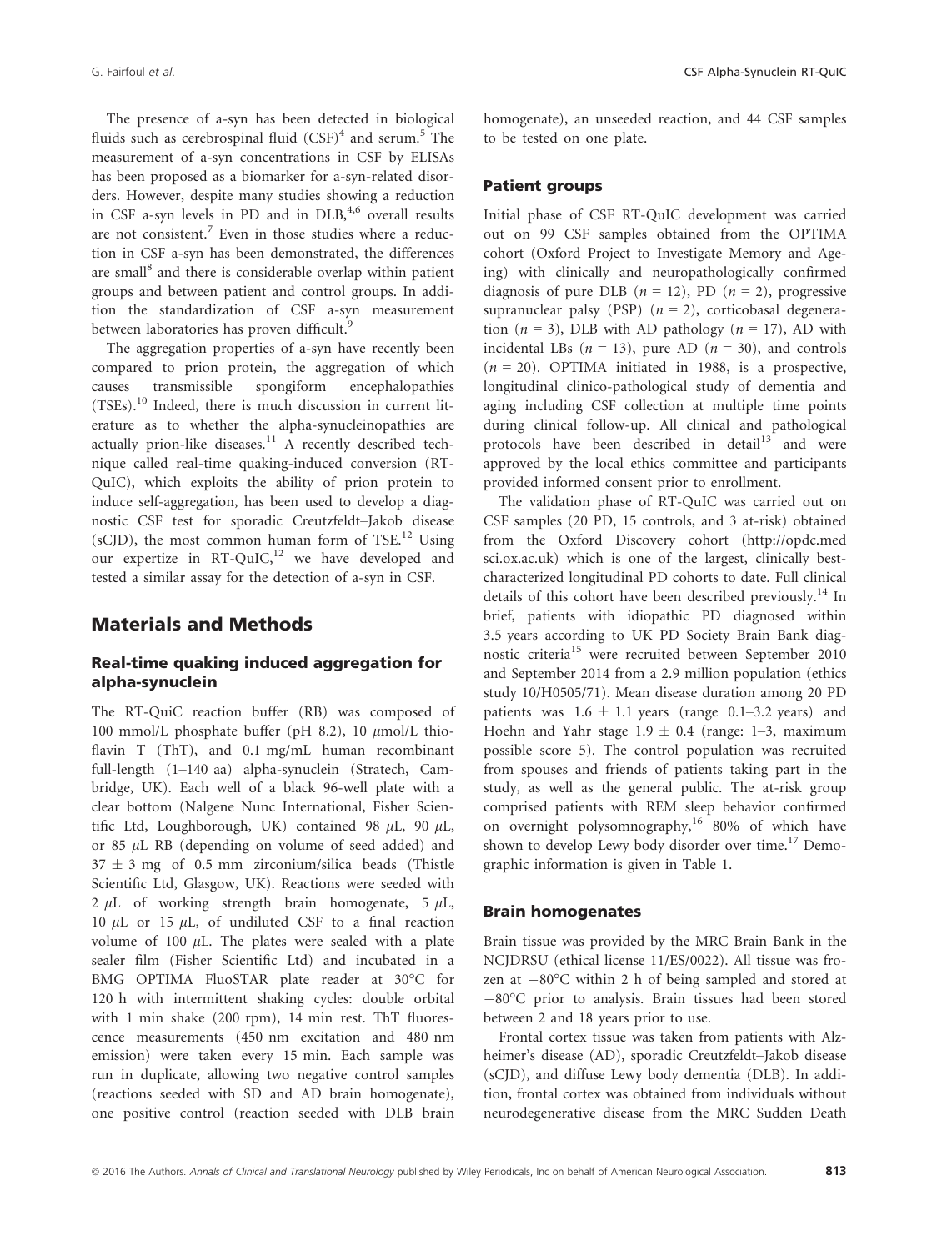Table 1. Patient demographic information for the Optima and Discovery patients investigated.

|                                             | Age at death<br>Mean $\pm$ SD (range) | F/M   |
|---------------------------------------------|---------------------------------------|-------|
| OPTIMA patients (n)                         |                                       |       |
| Pure LBD (12)                               | $80.8 \pm 6.5$ (71-92)                | 4/8   |
| Parkinson's disease (2)                     | $77.5 \pm 7.8$ (72-83)                | 0/2   |
| Mixed LBD/AD (17)                           | $80.1 \pm 6.4 (69 - 90)$              | 10/7  |
| AD with incidental LB (13)                  | $79.8 \pm 7.8$ (67-91)                | 9/4   |
| Pure AD (30)                                | $77.7 \pm 8.6$ (61-93)                | 17/13 |
| Progressive supranuclear<br>palsy (PSP) (2) | 69.5 $\pm$ 3.5 (67-72)                | 2/0   |
| Corticobasal degeneration<br>$(CBD)$ (3)    | $64.0 \pm 10.6$ (52-72)               | 1/2   |
| Controls (20)                               | $82.9 \pm 6.9$ (68-93)                | 10/10 |
| Discovery patients $(n)$                    |                                       |       |
| Parkinson's disease (20)                    | 65.1 $\pm$ 9.1 (42–80)                | 6/14  |
| At-risk RBD patients (3)                    | $67.6 \pm 7.7$ (59-74)                | 0/3   |
| Controls (15)                               | $65.8 \pm 7.4$ (55–83)                | 8/7   |

Brain and Tissue Bank (Sudden Death [SD] controls). Both frontal cortex and substantia nigra tissue was obtained from patients with mixed AD/DLB, mixed sCJD/DLB, and mixed AD/PD. All cases used had been examined histologically and the diagnosis reached using internationally accepted criteria.<sup>18</sup> Initial  $10\%$  w/v brain homogenates were prepared using phosphate-buffered saline (PBS) containing 1 mmol/L EDTA, 150 mmol/L NaCl, 0.5% Triton X, and complete protease inhibitor cocktail from Roche. Subsequent working strength BHs were prepared by diluting the above 1:20,000 with PBS.

### Cerebrospinal fluid samples

CSF was drawn from patients by lumbar puncture and samples with visible red color were excluded to avoid blood contamination. A total quantity of 15 mL of CSF was collected in 20 mL polypropylene tubes and samples were stored on ice until centrifuged for 5 min at 1300g at 4°C to remove cellular components. The supernatant was then divided into 1 mL aliquots stored in polypropylene cryotubes and frozen at  $-80^{\circ}$ C for long-term storage, prior to analysis. Although all CSF samples with visible red coloration were excluded from RT-QuIC analysis in this study, experiments were undertaken to show that a-syn RT-QuIC analysis is not inhibited or falsely elevated in samples containing red cell concentrations of up to  $1250 \times 10^6/\mu L$ .

Ninety-nine CSF samples from the OPTIMA cohort and 38 CSF samples from the Oxford Parkinson's Disease Centre (OPDC) Discovery study were received from the Nuffield Department of Clinical Neurosciences, University of Oxford. All CSF samples were transported from Oxford to Edinburgh on dry-ice and stored at  $-80^{\circ}$ C on arrival.

In addition, CSF samples from patients with neuropathologically confirmed sCJD or DLB from the NCJDRSU CSF Bank were analyzed. Ethical approval for the use of CSF samples from the NCJDRSU CSF Bank was covered by Multi-centre Research Ethics Committee for Scotland 05/MRE00/67. All CSF were spun and stored at  $-80^{\circ}$ C prior to analysis.

### **Results**

The development of RT-QuIC was undertaken using frontal cortex BH from patients with a clinico-pathological diagnosis of DLB, Alzheimer's disease (AD), and sCJD. Patients with no neuropathological evidence of neurological disease who died suddenly and were part of the MRC Sudden Death brain bank were used as controls (SD) (Fig. 1A). The RT-QuIC reactions seeded with BH from DLB had a lag phase of 50 h, after which an increasing thioflavin T fluorescent signal was seen that became maximal at 70 h. None of the reactions seeded with brain homogenates from patients with other protein misfolding disorders (AD or sCJD) or the SD controls, gave a positive response even after 120 h.

Many disease pathologies commonly coexist, especially AD-related and a-syn pathology.<sup>19</sup> To investigate whether the presence of an alternative protein misfolding disorder can interfere with the a-syn aggregation induced by either DLB or PD, brain homogenates from the frontal cortex of patients with mixed pathologies were examined (Fig. 1B). The presence of second protein misfolding disorders such as AD or sCJD does not inhibit the RT-QuIC reaction induced by DLB or PD brain homogenates (Fig. 1A and B). To investigate whether the RT-QuIC method developed was sensitive enough to detect a-syn in CSF, two CSF samples from patients with neuropathologically confirmed DLB and one CSF from a neuropathologically confirmed case of sCJD were analyzed (Fig. 1C). Both CSF samples from the DLB patients gave positive responses with a lag phase between 60 and 100 h.

An exploratory set of 99 in vivo CSF samples obtained as part of the OPTIMA study from patients with subsequent neuropathologically confirmed disease were analyzed at three different volumes (i.e., 5, 10, and 15  $\mu$ L) to investigate the sensitivity and specificity of the RT-QuIC and to calculate the optimal CSF volume for the analysis (Table 2). Using a volume of 15  $\mu$ L, a sensitivity of 92% was obtained for CSF samples from DLB (Fig. 1F and G) and a sensitivity of 65% was obtained for CSF samples from patients with mixed DLB/AD pathology. None of the CSF samples from the control subjects (Fig. 1D) or patients with pure AD (Fig. 1E), corticobasal degeneration (CBD), or PSP were positive. Using this exploratory set of CSF samples, a positive response was defined as a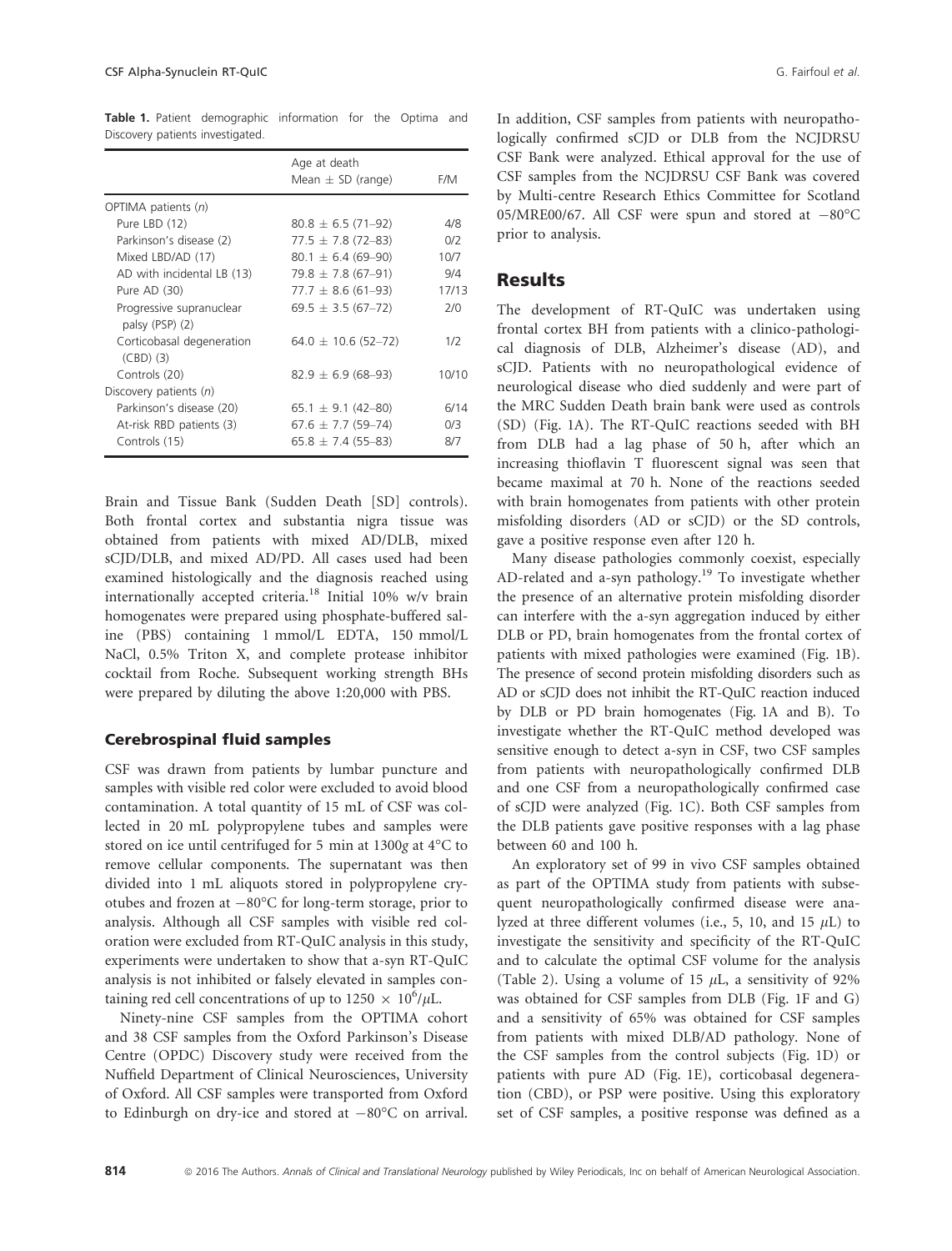

<sup>815</sup> 2016 The Authors. Annals of Clinical and Translational Neurology published by Wiley Periodicals, Inc on behalf of American Neurological Association. 815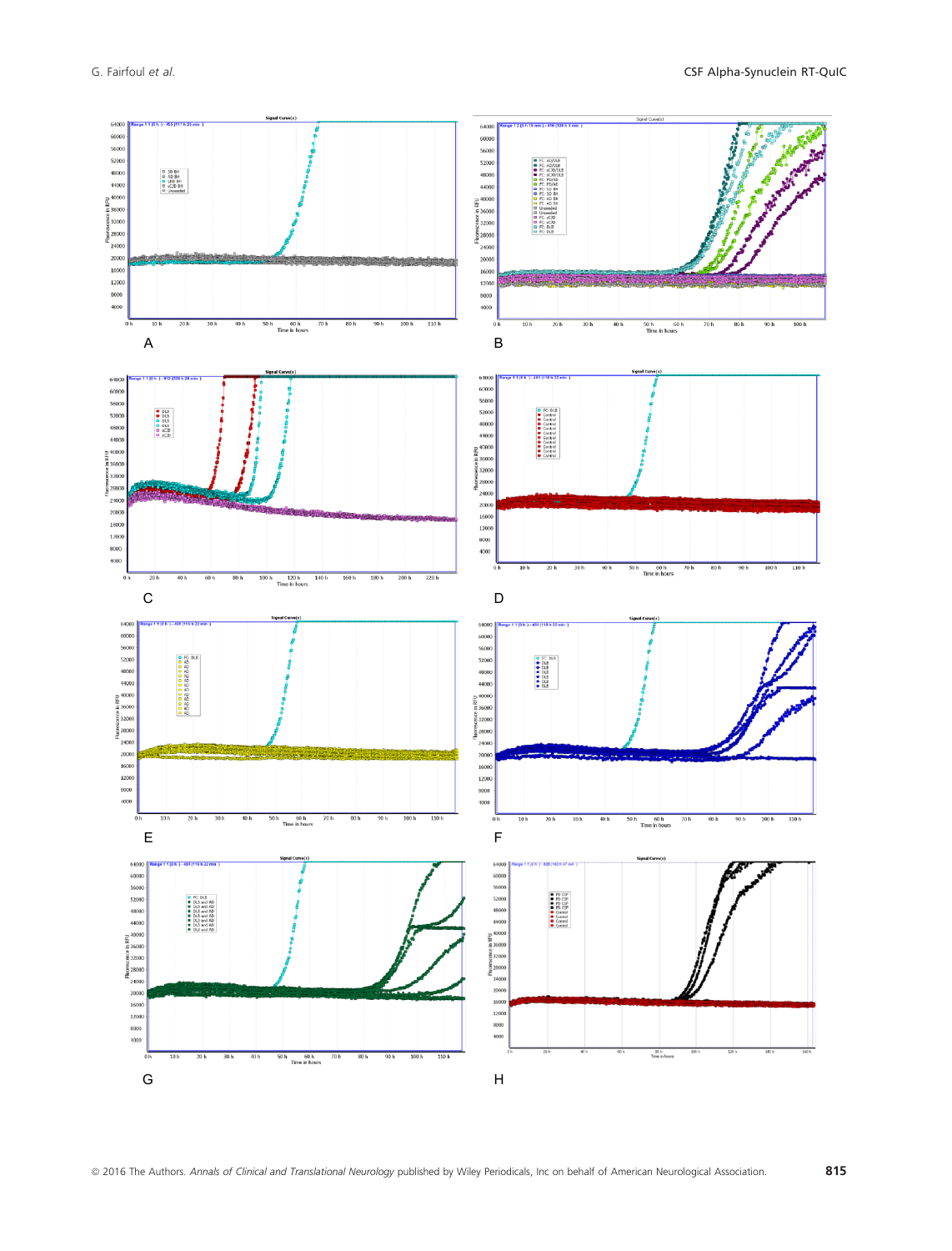Figure 1. RT-QuIC responses observed with reactions seeded with brain homogenates A, B, and CSF samples C-H. (A) Frontal cortex: DLB (light blue); AD, sCJD, SD, and unseeded reactions (gray); (B) Frontal cortex: DLB (light blue); mixed AD/DLB (dark green), mixed sCJD/DLB (purple), mixed AD/PD (light green), AD (yellow), sCJD (pink), SD (dark blue), unseeded reaction (gray); (C) CSF from two DLB patients (red, light blue) and one sCJD patient (pink); (D) CSF from 10 control patients (red); (E) CSF from 12 AD patients (yellow); (F) CSF from six DLB patients (dark blue); (G) CSF from seven mixed DLB/AD patients (dark green), frontal cortex DLB (e–h) (light blue); (H) CSF from four PD patients (one negative for RT-QuIC) (light green) and four controls (red). A, D-H: reactions performed in duplicate and mean of duplicates illustrated; B, C: reactions performed in duplicate and both duplicates illustrated. CJD, Creutzfeldt–Jakob disease; CSF, cerebrospinal fluid; DLB, Lewy bodies; SD, sudden death.

Table 2. Positive RT-QuIC reactions seeded with CSF samples from patients with neuropathologically confirmed DLB, mixed DLB/AD, AD with incidental LB, AD, PD, and healthy controls (Exploratory group) and patients with clinically diagnosed PD, at-risk PD, neuropathologically confirmed corticobasal degeneration and supranuclear palsy and PD controls (Confirmatory group).

|                                    | Number of positive<br>RT-QuIC (%)<br>using 5 $\mu$ L | Number of positive<br>RT-QuIC (%)<br>using 10 $\mu$ L | Number of positive<br>RT-QuIC (%)<br>using 15 $\mu$ L |
|------------------------------------|------------------------------------------------------|-------------------------------------------------------|-------------------------------------------------------|
|                                    |                                                      |                                                       |                                                       |
| Exploratory patient group $(n)$    |                                                      |                                                       |                                                       |
| AD with incidental LB (13)         | 2(15%)                                               | 4(31%)                                                | 2(15%)                                                |
| Healthy Controls (20)              | $0(0\%)$                                             | $0(0\%)$                                              | $0(0\%)$                                              |
| Mixed DLB/AD (17)                  | 9(53%)                                               | 11 (65%)                                              | 11 (65%)                                              |
| Parkinson's disease (2)            | $2(100\%)$                                           | $2(100\%)$                                            | $2(100\%)$                                            |
| Progressive supranuclear palsy (2) | $0(0\%)$                                             | $0(0\%)$                                              | $0(0\%)$                                              |
| Corticobasal degeneration (3)      | $0(0\%)$                                             | $0(0\%)$                                              | $0(0\%)$                                              |
| Pure AD (30)                       | 2(7%)                                                | 1(3%)                                                 | $0(0\%)$                                              |
| Pure DLB (12)                      | 10 (83%)                                             | 11 (92%)                                              | 11 (92%)                                              |
| Sensitivity (DLB)                  | 83%                                                  | 92%                                                   | 92%                                                   |
| Specificity (vs. controls)         | 100%                                                 | 100%                                                  | 100%                                                  |
| Specificity (vs. AD)               | 93%                                                  | 97%                                                   | 100%                                                  |
| Specificity (vs. controls $+$ AD)  | 96%                                                  | 98%                                                   | 100%                                                  |
| Confirmatory patient group $(n)$   |                                                      |                                                       |                                                       |
| Parkinson disease (20)             |                                                      |                                                       | 19 (95%)                                              |
| At-risk PD patients (3)            |                                                      |                                                       | $3(100\%)$                                            |
| Parkinson's disease controls (15)  |                                                      |                                                       | $0(0\%)$                                              |
| Sensitivity (PD)                   |                                                      |                                                       | 95%                                                   |
| Specificity                        |                                                      |                                                       | 100%                                                  |

A positive RT-ASA response was classified as a relative fluorescence unit (rfu) value of >2SD above the mean of the negative controls at 120 h of at least one of the CSF duplicates.

relative fluorescence unit (rfu) value of >2SD above the mean of the negative controls at 120 h of at least one of the CSF duplicates.

The second phase of the study was to apply these analytical conditions and cutoff criteria to a set of confirmatory in vivo CSF samples from 20 patients with clinically diagnosed PD, 15 control patients and three patients with REM sleep behavior disorder (RBD) recognized to be at high risk of developing future alpha-synucleinopathies, $17$ obtained from the large prospective, OPDC Discovery cohort.<sup>17</sup> These CSF samples were coded, analyzed, and reported without prior knowledge of the final diagnosis. After the samples were decoded, the results showed that 19 of the 20 PD patients had a positive RT-QuIC response (Fig. 1H) and none of the 15 controls were found to be positive. This resulted in a RT-QuIC sensitivity and specificity for PD of 95% and 100%, respectively (Table 2). Interestingly, all three patients atrisk of developing PD had a positive RT-QuIC response. These patients had RBD, of whom 80% have been shown to progress to develop a Lewy body disorder. $17$ 

### **Discussion**

The early diagnosis of both DLB and PD is hampered by the lack of sensitive and reliable clinical diagnostic tests. Both conditions are underpinned by the neuropathological deposition of an aggregated form of a-syn which is released into the CSF. We have exploited the ability of the aggregated a-syn to induce further aggregation of nonaggregated a-syn in a cyclic manner to develop a technique that can detect abnormal CSF a-syn in DLB and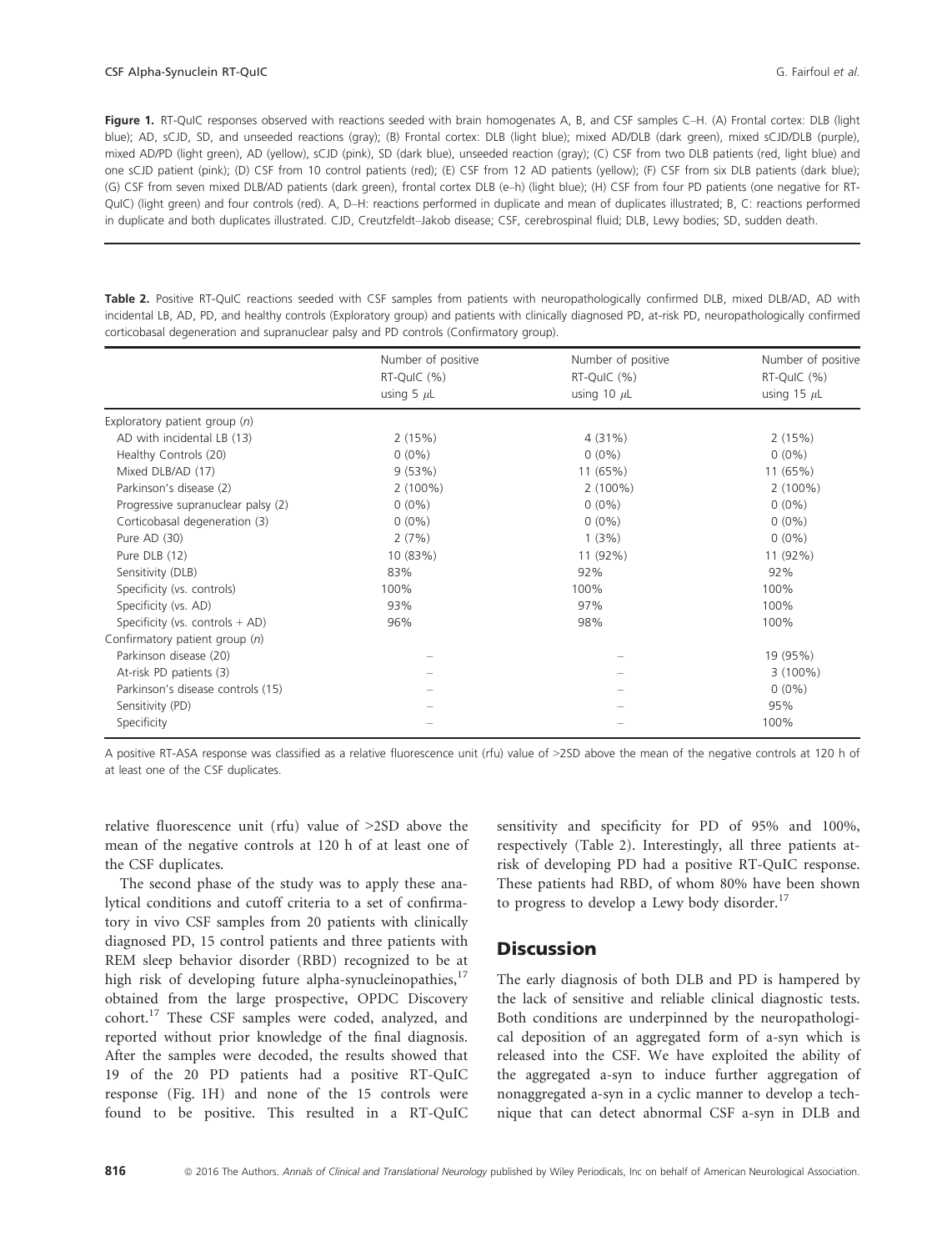PD with a sensitivity of 92% and 95%, respectively, with 100% specificity. Uniquely, we found that three RBD patients at high future risk of developing a Lewy body disorder gave a positive RT-QuIC response, suggesting that this test could be used as an early diagnostic test for prodromal PD. Future work focusing on test validation in a larger cohort of RBD patients, followed by ongoing longitudinal assessment, will test the assay's utility in risk stratifying those prodromal individuals most at risk of early PD conversion in whom neuroprotective therapies might be trialed. We also found that CSF samples from CBD and PSP patients do not give positive RT-QuIC responses. These are movement disorders associated with abnormalities in tau protein rather than a-syn which may be mistaken for PD in the early stages. Therefore, RT-QuIC offers a new approach for the detection of abnormal a-syn and one which has the potential to improve the early clinical diagnosis of PD and DLB in addition to other alpha-synucleinopathies such as MSA.

## Acknowledgments

This study has been funded by the Scottish Government's Chief Scientists Office, Government of Scotland (ETM/ 315, RA2647: GF; LMcG), and the Michael J Fox foundation (R43828: GF). The National CJD Research & Surveillance Unit is funded by the Department of Health and the Scottish Home Office Department of Health (R43401: AG). The Edinburgh Brain Bank is supported by the Medical Research Council (G1000681). We are indebted to Professor Colin Smith (University of Edinburgh) for providing brain tissue and neuropathological expertize. The views expressed in this publication are those of the authors and not necessarily those of the Department of Health or the Scottish Government. We acknowledge the Oxford Brain Bank, supported by the Medical Research Council (MRC), Brains for Dementia Research (BDR) (Alzheimer Society and Alzheimer Research UK), Autistica UK and the NIHR Oxford Biomedical Research Centre. The OPDC Discovery cohort is funded by the Monument Trust Discovery Award from Parkinson's UK and supported by the National Institute for Health Research (NIHR) Oxford Biomedical Research Centre based at Oxford University Hospitals NHS Trust and University of Oxford, and the Dementias and Neurodegenerative Diseases Research Network (DeNDRoN).

## Author Contributions

A.G. directed and designed the study; G.F., L.McG., S. P., M.E, R.W-M, M.H, and L.P. contributed to the design of the study; G.F. performed all the experiments; A.G. and G.F. interpreted the results; JI providing brain tissue and neuropathological expertize; L.P. provided samples and their clinico-pathological description; M.H. is the director of the Discovery cohort and identified and diagnosed patients; R.W-M is the director of the OPDC; S.E collected and collated Discovery samples; M.R, F.B, and C.R performed in vivo lumbar punctures, sample analysis, and provided clinical information; M.E. is a founder of OPTIMA and provided samples and their clinico-pathological description; S.C is the OPTIMA project manager and provided clinical information and C.J and J.N. provided pathological and clinical description of the OPTIMA cohort, respectively; A.G., and G.F. wrote the manuscript; L.P. contributed to the manuscript. All authors reviewed and commented on the manuscript.

## Conflict of Interest

MR reports grants from NIHR Oxford BRC during the conduct of the study; MTMH reports grants from Parkinson's UK, grants and nonfinancial support from NIHR Oxford Biomedical Research Centre, grants from Michael J Fox Foundation during the conduct of the study, and grants from UCB Pharmaceutical company, outside the submitted work; AJEG has a patent GB1611840.8 pending.

#### References

- 1. Spillantini MG, Divane A, Goedert M. Assignment of human alpha-synuclein (SNCA) and beta-synuclein (SNCB) geners to chromosome 4q21 and 5q35. Genomics 1995;27:379–381.
- 2. Goedert M, Spillantini MG, Del Tredici K, et al. 100 years of lewy pathology. Nat Rev Neurol 2013;9:13–24.
- 3. Martf MJ, Tolsa E, Campdelacreu J. Clinical overview of the synucleinopathies. Mov Disord 2003;18:S21–S27.
- 4. Mollenhauer M, Cullen V, Kahn I, et al. Direct quantification of CSF alpha-synuclein by ELISA and first cross-sectional study in patients with neurodegeneration. Exp Neurol 2008;213:315–325.
- 5. Williams SM, Schult P, Sierks MR. Oligomeric a-synuclein an B-amyloid variants as potential biomarkers for Parkinson's and Alzheimer's diseases. Eur J Neurosci 2016;43(1):3–16.
- 6. Shi M, Bradner J, Hancock AM. Cerebrospinal fluid biomarkers for Parkinson's disease diagnosis and progression. Ann Neurol 2011;69:570–580.
- 7. Ohrfelt A, Grognet P, Andreasen N, et al. Cerebrospinal fluid alpha-synuclein in neurodegenerative disorders- a marker of synapse loss? Neurosci Lett 2009;450:332–335.
- 8. Hong Z, Shi M, Chung KA, et al. DJ-1 and alphasynuclein in human cerebrospinal fluid as biomarkers of Parkinson's disease. Brain 2010;133:713–726.
- 9. Kruse N, Persson S, Alcolea D, et al. Validation of a quantitative cerebrospinal fluid alpha-synuclein assay in a